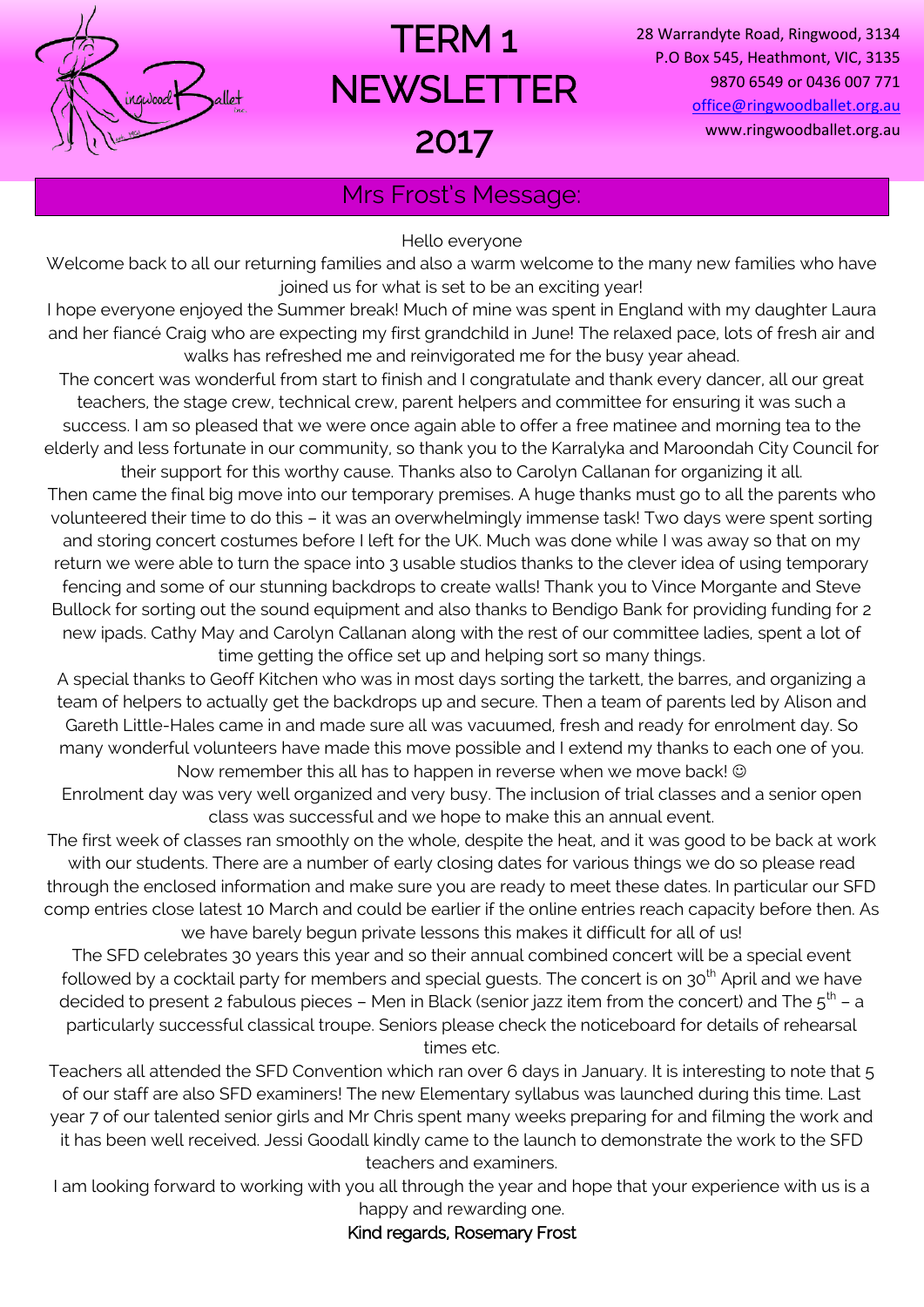#### President's Message:

A new year is under way and I'd like to say welcome to all those who have just joined our community and welcome back to all those returning.

The Concert was once again a wonderful end to the year and each performance of A Midsummer Nights Dream was a credit to all those involved. I must also congratulate our junior dancers who performed so beautifully in School room Fantasy. Congratulations to everyone for their efforts - from the Artistic Director, Rosemary Frost and her team of hard working teachers, to all those dancers involved , right through to all those parents who contributed in so many ways.

The holiday break went quickly, but thankfully we had good support to get ourselves organised in our new home and ready for Enrolment Day and the start of the new year. A really big thank you to all those

who gave up their time and came in to help we were able to get the new studio space organised. Communication plays an important part of the way we function and as such I urge everyone to carefully read the information that is sent out during the year. Information flowing in the other direction is equally important 'Advanced Notice of Class Absence' form should be used whenever you are able to give advanced notice of any absences from class (eg school activities, family functions, holidays, procedures &etc). This will help us make sure all staff, on all days are aware of your child's absence and the reason for that absence. For all other absences you should notify as normal – to the teacher in person or by calling

the office and leaving full details of class/teachers/times and the reason for the absence. The next date of note for most is Wednesday March 22nd - the Annual General Meeting. Apart from the presentation of annual reports, the most important aspect of the evening is the election of the new committee. The committee are all volunteers and look after the 'management' side of the school while supporting the Artistic Director and teachers as they concentrate on 'all matters dancing'. Joining the committee means making a commitment to do that 'little bit extra' - there is always something to do for most of the year, but it is even busier around Presentation Evening and in the lead up to the Concert. If you do feel like joining have a chat to any of the current committee - nomination forms can be found at the end of this newsletter and will be available in the foyer.

The AGM is open to all members (as are all committee meetings) and is usually fairly brief but includes the announcement by the Artistic Director, of the feature ballet for the Concert! If you are thinking of coming along, please indicate your intention using the reply slip at the end of the newsletter – this is purely to allow us to provide adequate 'supper' at the end of the meeting and perhaps organise a few more chairs!

This is an exciting year with the redevelopment of the studios. As we move into that familiar routine, let me wish all the best to everyone and hope this will be another enjoyable and successful year for you and your children.

#### Regards, Cathy Davidson [president@ringwoodballet.org.au](mailto:president@ringwoodballet.org.au)

## Our Temporary Venue – Some Rules and Regulations!

Just a reminder that classes are not open for observation until open week. With no doors to close we would appreciate you respect this rule and stay outside the studio spaces and do not block the "doorways"

Also please ensure siblings waiting in the foyer do not access the water bottle and spill water everywhere. This water is for the dancers and staff and is not a toy.

It has also come to our attention that the overlocking machines in Mrs Frost's sewing area have been played with and broken. Once again please ensure your children do not touch anything – overlockers are hugely expensive to buy and to repair.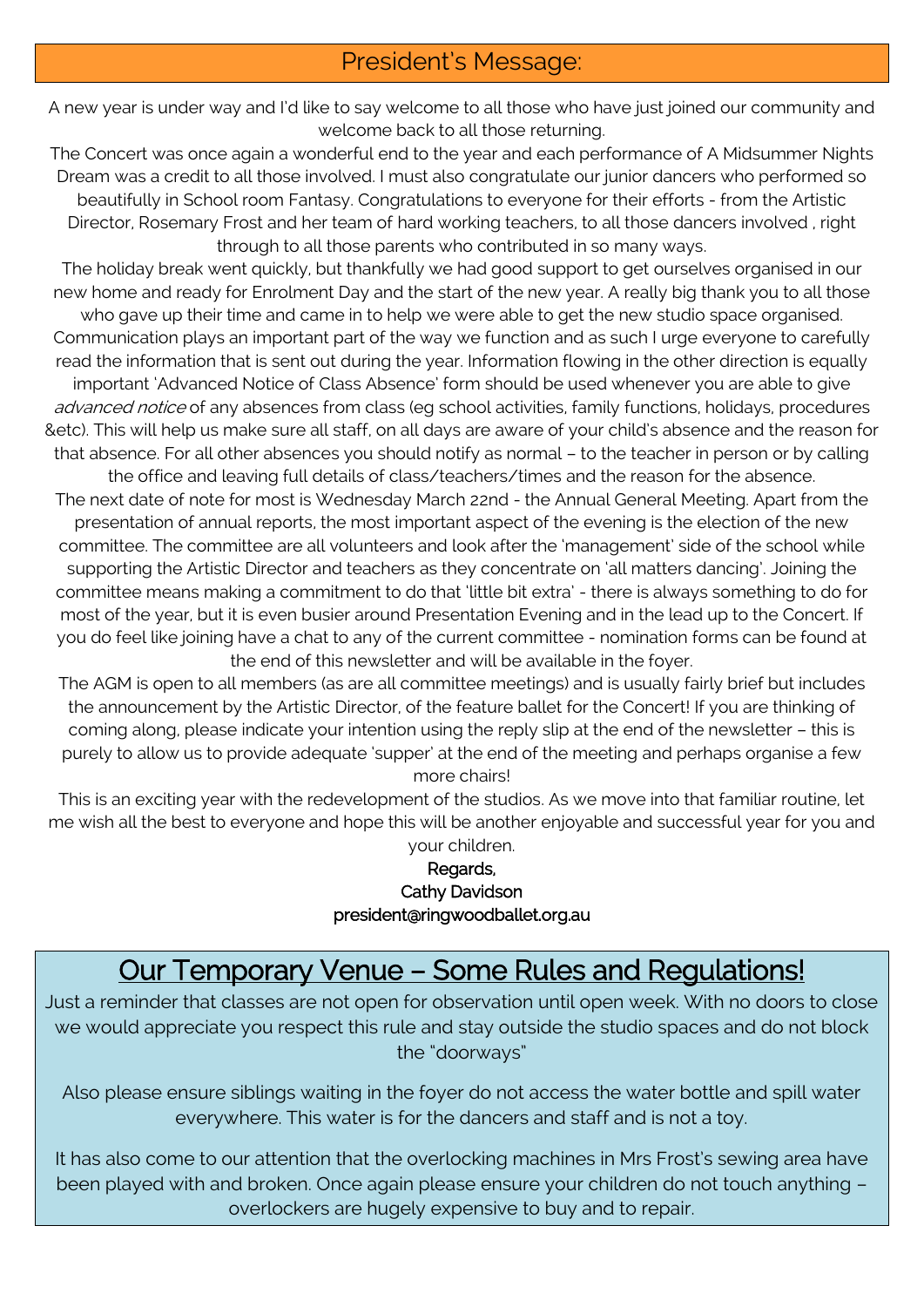#### Bendigo Bank Grant

A big thankyou to Bendigo Bank once again for their assistance and generosity! Late last year our group was lucky enough to receive a grant for \$1650 for new iPads in our studios. We use the iPads to play all music that is required for our classes in the studios and they are fantastic! So thankyou again Bendigo Bank for your support. If you, your friends or family are looking for a new bank, please consider the Bendigo

Bank and mention the Ringwood Ballet Group! Support the bank that supports us.



### A Midsummer Nights Dream – Free Community Matinee

Last year we were again successful in applying for a grant from the Maroondah City Council to be able to provide our Matinee production of A Midsummer Nights Dream, for free, to groups in our community. The groups who were able to attend the event included the elderly, disadvantaged and underprivileged. We were also fortunate enough to receive extra funding in 2016 to go towards a free morning tea before the performance. We also wish to thank Maryanne Lowe, from Linley Estate, for her additional contribution towards our morning tea. The free community matinee was another huge success and was fully booked out! MP Michael Sukkar, Deputy Mayor Nora Lamont and Councillor Graham were also in attendance and we thank them for their continued support. We were also recognised for our community event as part of the Australia Day Awards Ceremony.



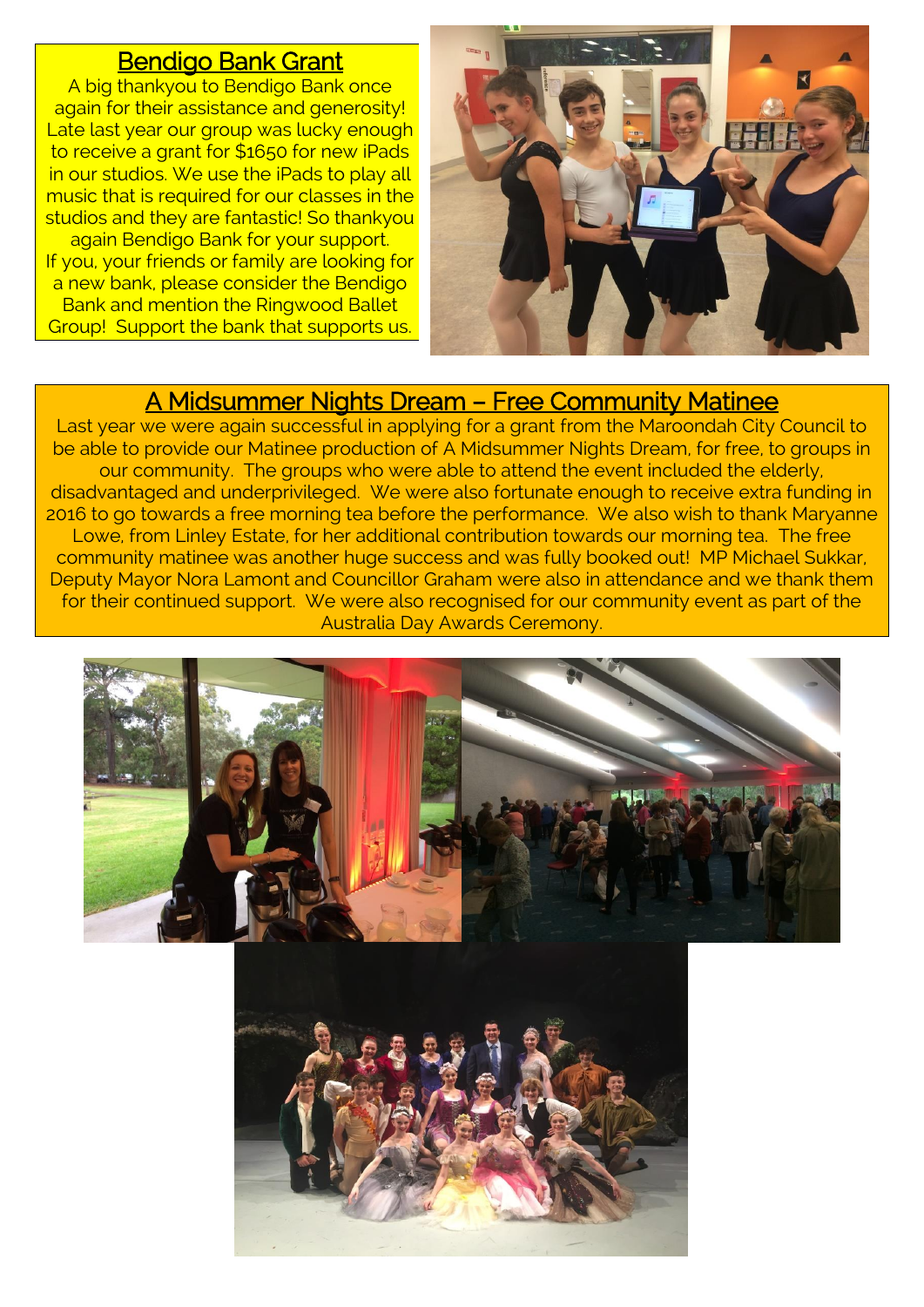## **SFD Masterclasses**

Below is the SFD information sheet regarding entry to this year's masterclasses. Each family of an eligible student will need to enter their own child/children via the link below. Staff will be letting students know whether they are going to be ready for an exam and therefore for master classes so DO NOT ENTER FOR THE MASTERCLASSES UNTIL YOU HAVE THIS INFORMATION

> Prices: Levels 3-6 \$25 per level Levels 7-8 \$30 per level Levels  $9$  and  $10$  \$40 per level A booking fee of \$3.50 will apply to each invoice DATES: Classical (levels 3-6) SUNDAY 21<sup>ST</sup> MAY Jazz (levels 3-10) SUNDAY 28<sup>TH</sup> MAY Tap (levels 3 to 10) SUNDAY  $4^{TH}$  JUNE

#### CLOSING DATE IS 30TH MARCH

#### SFD Rules of attendance can be found on the main noticeboard at the studio Below is the booking information sent to us by the SFD:

SFD holds student masterclasses in Victoria over three Sundays in May/June. The emphasis is on style and corrections from the Examiners and students who are undertaking an exam should be encouraged to attend.

To enter Masterclasses, go to: [www.comps-online.com.au](http://www.comps-online.com.au/)

Select State - VICTORIA

Select Event - SFD Masterclasses 2017 (For SFD Exam Students only)

If you have an existing Comps-Online account, log in. Otherwise select Click Here to Create a New Account. Once you have filled in your details, you will be emailed a confirmation document that activates your account. Then you can simply log back in and follow the steps below to register. Step 1 - Update your contact details (if applicable)

Step 2 - Register your Competitor's Names. Students should fill in their details as though they were a competitor. The Comps-Online system collects names under these heading titles, however it is not a

competition.

Step 3 - Select your Sections/Divisions. Select the style and level of masterclass you wish to register for.

Step 4 - Teachers Passes. Teachers can select a day pass per style or the number of classes they wish to attend.

Step 5 - Payment. Confirm that classes you have registered for are correct. Payment can be made by PayPal Account or Credit Card.

A tax invoice will be emailed to you confirming that your order has been received.

Timetables will be sent out at least 2 weeks prior to the event and schools will be emailed a summary of their students who have registered.

Please Note: If you do not receive an invoice within 1 hour in your Inbox or in your Junk Mail folder, please contact Comps-Online Technical Support on (03) 9841 5940.

### **RAD HIGHER GRADES AND VOCATIONAL EXAMS CLOSING DATES AND EXPECTED EXAM PERIOD**

Vocational exams first session close on 24<sup>th</sup> April. We will inform you all about your readiness to enter this session. Some may be better waiting until October. Please listen to your teachers!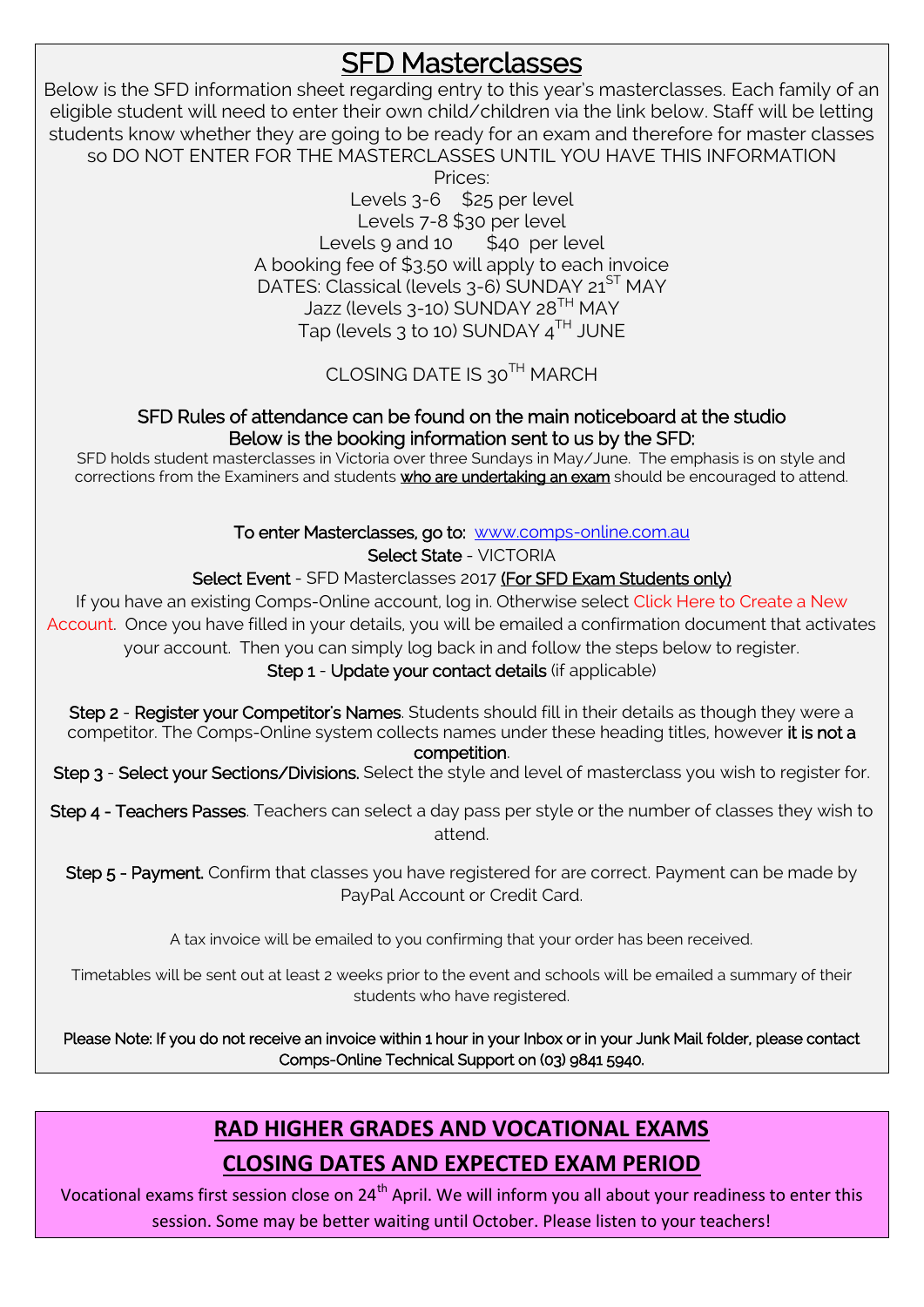## **SFD Competition Entries**

#### The SFD comps run from 2 $^{\text{nd}}$  July –  $8^{\text{th}}$  July this year.

#### We will hold our dress rehearsal in the community centre on Sunday 18<sup>th</sup> June.

Entries close on MARCH  $10^{th}$  but may need to be in earlier if spaces fill up.

Due to APRA copyright changes the SFD now have to pay a fee for every item performed (on top of the fees they already pay and we as a school also pay!) To help offset this huge cost item fees have had to go up.

All information can be found on the noticeboard.

As Mrs Frost does the entry and pays from her own bank account you will need to pay (in cash to her directly or via payal) asap. You will receive an invoice from Mrs Frost within the next 2 weeks listing all solos/items and their fee as well as paypal information. Check that all items are correctly listed – check with your coach if unsure and then pay this as soon as you can, so that Mrs Frost is not out of pocket. The SFD have informed us they will close the entries even earlier if they reach capacity before 10<sup>th</sup> March. So this is urgent!

#### "EXTENSION PROGRAMES" AND IT'S EFFECT ON THEIR TRAINING AT RBG

It became necessary for Mrs Frost to talk to the senior school about over extending themselves and also participating in overstretching programmes that are scientifically known to cause major damage to developing bodies, despite the craze that has overtaken social media. It is also of deep concern that more and more of our students are attending MYCB and again overloading themselves with little or no down time for their bodies and minds to relax.

Here is the gist of her message and that of every staff member at this school:

My deepest concern for my students is that they are over extending themselves and come to our classes tired, unfocused and often sore or injured. RBG has a very full senior programme – way more than the average school - and adding more on top can and will affect their work. As teachers, we are concerned about our duty of care to these young growing bodies and liability if they develop chronic injuries from over work taking place outside our programmes. So for me as I tried to explain to the students it is not just about dates clashing, it is way more about the workload and their physical well-being.

This said I also understand the value of doing extra workshops and classes, especially with true experts in the field, as they can add immeasurably to their enjoyment and development of sound technique and artistry. The issue with programmes like MCYB is the ongoing year round commitment and their lack of acknowledgement in the public domain of who actually trains these dancers.

It is also sad and disrespectful that several students have been attending MYCB and Dance Prescription without informing us. We cannot prevent you doing these things, however we can, when we see issues in our classes and programmes, talk with you about cutting back the extra opportunities (like comps) that we already offer if you are not prepared to reduce these outside programmes in order to have some downtime/recovery time.

Many of our students over many years have performed in other areas like amateur musical theatre groups and this is wonderful - we don't have any issues with this - it is the issue of continuing constant extra work and the fact that we are seeing, as said above, these students coming into classes tired, sore or injured and unfocused.

Our primary interest and concern is the long term well being of our young dancers.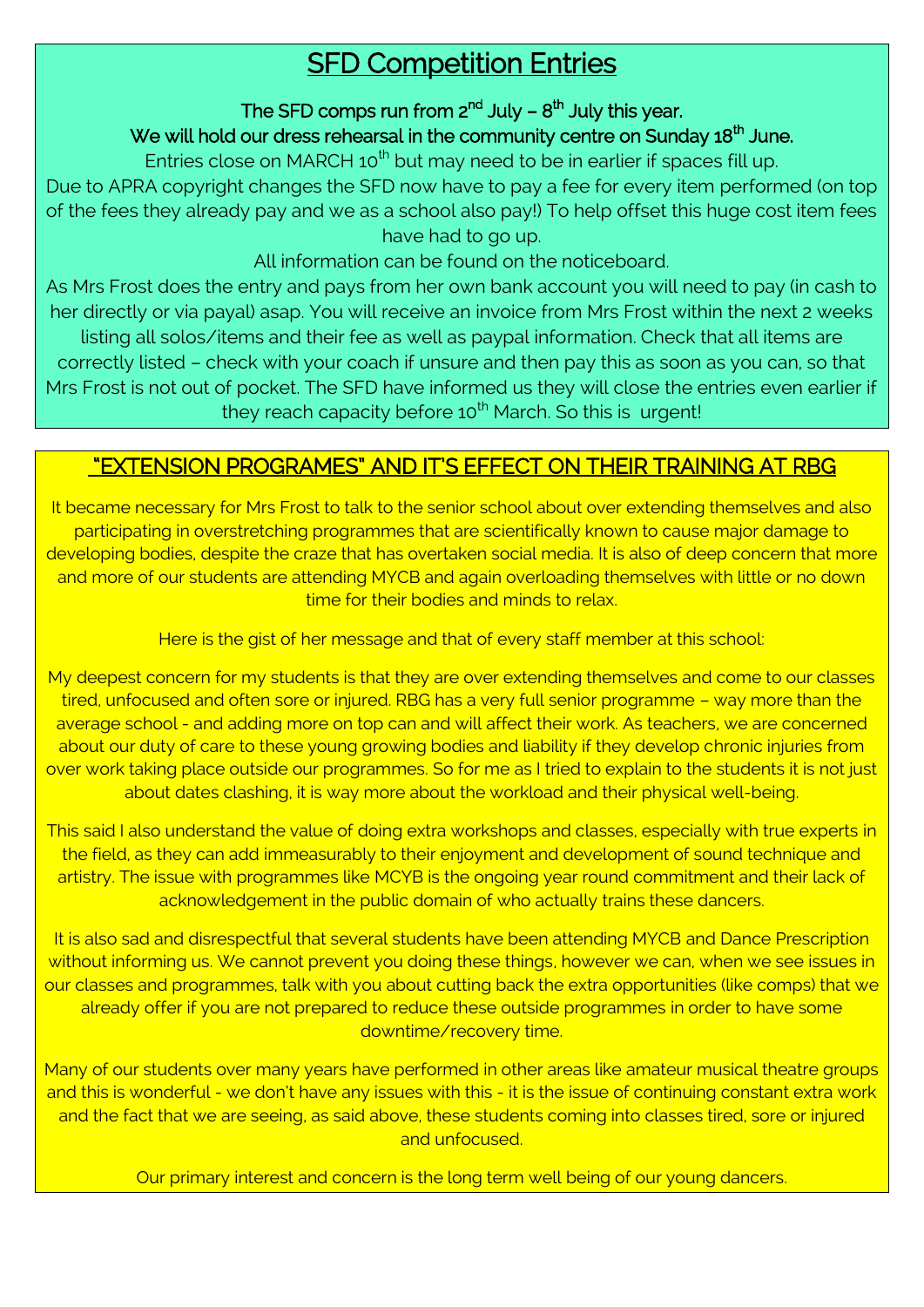## Redevelopment Fundraising

A big thankyou to all the families and friends who purchased items during concert time, participated in photo day or any other fundraising event! We raised \$1168.50 in total from our concert fundraising items, which included the sale of calendars, roses, programmes and the raffle.

We also raised \$267.70 from selling lollies, sausages and drinks on enrolment day.

We have currently raised  $\frac{\$38,343.15}{\$}$  for the redevelopment of our studios. We are almost at the amount needed for the redevelopment!!! This has been a fantastic effort by all. All fundraising activities this year will continue to goes towards the redevelopment and fit out of our new space.

A final, big thankyou to the redevelopment subcommittee who spent many hours behind the scenes organising all the fundraising events, they are: Eleanor Moody, Cathy May, Rachael Parry, Georgina Deray, Catherine Hamersley, Karen Lowry, Michelle Tilden and Carolyn Callanan. We really appreciate all your efforts.

#### Update on progress

Our Ringwood Ballet Group studios are currently well underway! Part of the studio building has come down, the internal office and toilet area has been gutted and now new stumps are in! Stay tuned to emails and facebook for further updates.



## **Invoices**

Please note that Term 2 invoices will be sent to all families on 20<sup>th</sup> March and are due at the start of Term 2. These invoices will include the fundraising levy (for those families who choose this option and have not yet been invoiced) as well as the Working Bee levy.

The Ringwood Ballet Group is a community group which requires assistance towards the running of the school. Due to poor assistance in past years, a \$50 working bee levy is charged in Term 2 to all families. The \$50 levy will be reimbursed to any family that provides at least 4 hours of assistance in one or more of the following areas:

- Serving on committee
- Saturday morning duty
- Mid-year clean up before exams
- Sewing working bee
- Painting of concert backdrops or building scenery
- Concert helpers
- BBQ concert helper

A list will be collated by committee members, and families reimbursed the following term.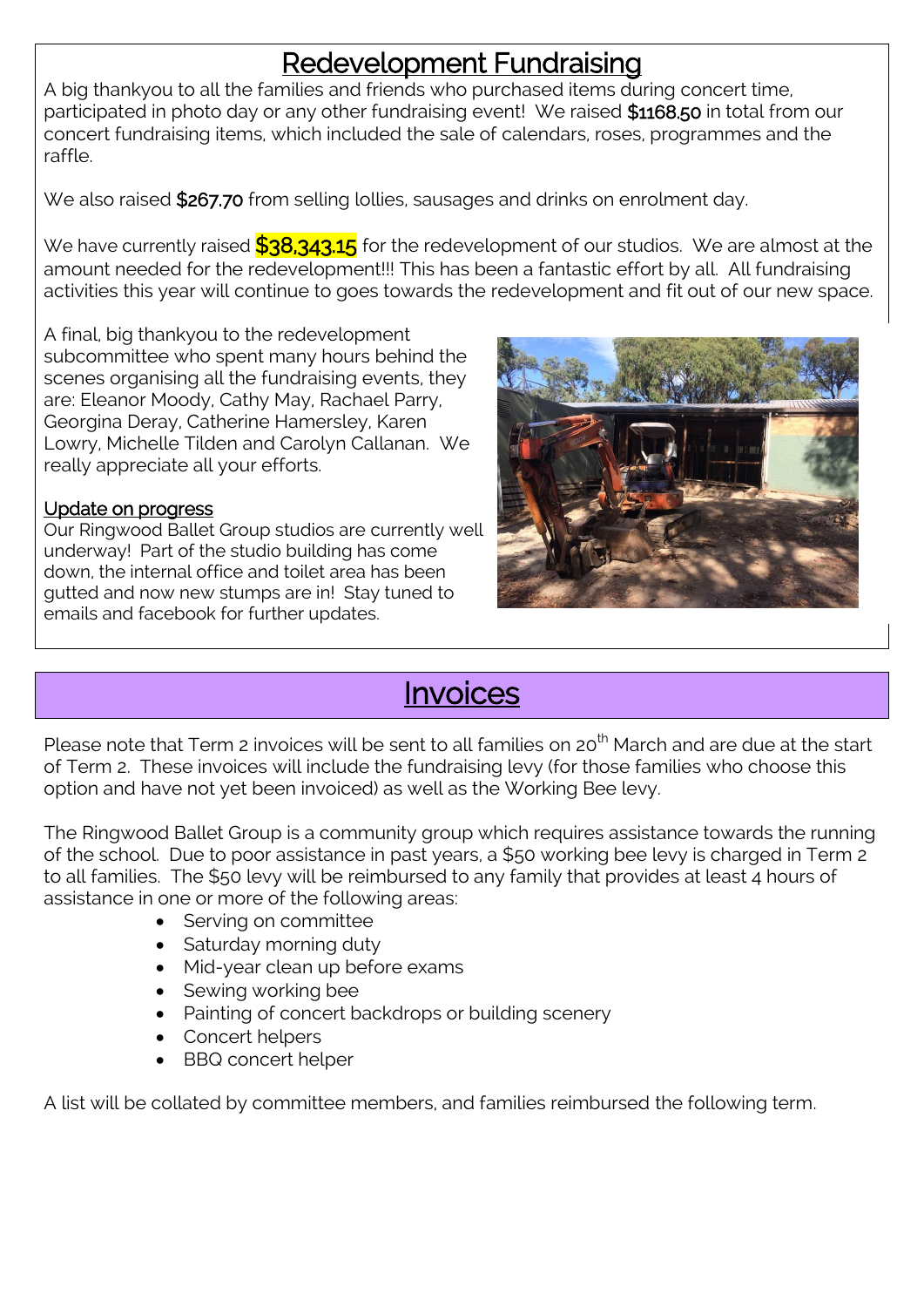## Important Dates 2017

| March                                                           |                                                                                           |
|-----------------------------------------------------------------|-------------------------------------------------------------------------------------------|
| Monday $13^{\text{th}}$                                         | - Labour Day - NO CLASSES                                                                 |
| Monday 27 <sup>th</sup>                                         | - Saturday 1 <sup>st</sup> April - OPEN WEEK                                              |
| Friday 31 <sup>st</sup>                                         | - SFD Comp entries close                                                                  |
| <b>April</b>                                                    |                                                                                           |
|                                                                 | Saturday 1 <sup>st</sup> April - End of Term 1                                            |
|                                                                 | TBC (during holidays) - RAD Autumn School (Vocational Grades Only)                        |
| Tuesday 18 <sup>th</sup>                                        | - Start of Term 2                                                                         |
| Tuesday 25 <sup>th</sup>                                        | - Anzac Day (NO CLASSES)                                                                  |
| Sunday 30 <sup>th</sup>                                         | - SFD Combined Concert                                                                    |
| <b>May</b>                                                      |                                                                                           |
| Sunday 21 <sup>st</sup>                                         | - SFD Classical Masterclasses                                                             |
| Sunday 28 <sup>th</sup>                                         | - SFD Jazz Masterclasses                                                                  |
| <b>TBA</b>                                                      | - RAD Vocational Exam Session 1 Starts                                                    |
| June                                                            |                                                                                           |
|                                                                 | Sunday 4 <sup>th</sup> June - SFD Tap Masterclasses                                       |
| Monday 12 <sup>th</sup>                                         | - Queens Birthday - Reduced timetable                                                     |
| Sunday 18 <sup>th</sup>                                         | - Comp Dress                                                                              |
|                                                                 | Monday 26 <sup>th</sup> Saturday 1 <sup>st</sup> July - OPEN WEEK                         |
| <b>July</b>                                                     |                                                                                           |
| Saturday 1 <sup>st</sup> July                                   | - End of Term 2                                                                           |
| Sunday 2 <sup>nd</sup>                                          | - SFD Comp begins                                                                         |
| Saturday 8 <sup>th</sup>                                        | - Last day of SFD Comps                                                                   |
| Approx. 8 <sup>th</sup> 9 <sup>th</sup> and/or 10 <sup>th</sup> | - Higher Grades Exam prep classes                                                         |
| Tuesday $11^{\text{th}}$ , 12th $13^{\text{th}}$                | - Exam preparation classes                                                                |
| Friday $14^{\text{th}}$ , $15^{\text{th}}$ , $16^{\text{th}}$   | - Mock Exams (Classical)                                                                  |
| Monday 17th                                                     | - Start of Term 3                                                                         |
| Sunday 23 <sup>rd</sup>                                         | - Exam session commences                                                                  |
| <b>August</b>                                                   |                                                                                           |
| Sunday 6th                                                      | - Exam session ends                                                                       |
| Saturday 12 <sup>th</sup>                                       | - Senior Ballet Audition                                                                  |
| September                                                       |                                                                                           |
| Saturday 9 <sup>th</sup>                                        | - Presentation day/night                                                                  |
| Saturday 23 <sup>rd</sup>                                       | - End of term 3                                                                           |
| Saturday 23 <sup>rd</sup>                                       | - SDF Competitions                                                                        |
| October                                                         |                                                                                           |
| Monday $9^{\overline{m}}$                                       | - Start of Term 4                                                                         |
| Sunday 15 <sup>th</sup>                                         | - SFD Choreographic Comps                                                                 |
| November                                                        |                                                                                           |
| Tuesday 7 <sup>th</sup>                                         | - Cup Day - NO CLASSES                                                                    |
| Sunday 12th                                                     | - Concert Tickets go on Sale                                                              |
| Saturday 18 <sup>th</sup>                                       | - Last Saturday of Normal Classes                                                         |
| Sunday 19 <sup>th</sup>                                         | - Senior Ballet Combined Rehearsal                                                        |
| Friday 24 <sup>th</sup>                                         | - Last day of 'normal' classes                                                            |
| Saturday 25 <sup>th</sup>                                       | - Senior Ballet Combined Rehearsal                                                        |
|                                                                 |                                                                                           |
|                                                                 | - Senior Ballet Combined Rehearsal                                                        |
| Sunday 26 <sup>th</sup>                                         | - Junior Ballet Combined Rehearsal                                                        |
| Monday 27 <sup>th</sup>                                         | Wednesday 29th - Junior Ballet Combined Rehearsal                                         |
| December                                                        |                                                                                           |
|                                                                 | - Senior Ballet Combined Rehearsal                                                        |
| Saturday 2 <sup>nd</sup><br>Sunday 3 <sup>rd</sup>              | - Senior Ballet Combined Rehearsal                                                        |
|                                                                 | - Junior Ballet Combined Rehearsal                                                        |
| Monday 4 <sup>th</sup>                                          | Wednesday 6th - Junior Ballet Combined Rehearsal                                          |
|                                                                 | - Senior Ballet Combined Rehearsal                                                        |
| Saturday 9 <sup>th</sup>                                        |                                                                                           |
| Sunday 10 <sup>th**</sup>                                       | - Full Dress Rehearsal (Community Centre) **                                              |
| Monday 11 <sup>th</sup>                                         | - Final Senior Open Class and Theatre Bump-in                                             |
| Tuesday 12 <sup>th**</sup>                                      | - Junior Ballet, Jazz/Tap FULL DRESS REHEARSAL at Karralyka Theatre **                    |
|                                                                 | "Wednesday 13"** - Senior Ballet/Contemporary/Character Full Dress Rehearsal at Karralyka |
| Thursday 14th                                                   | - 11am Matinee - Senior Ballet only (Red Cast)                                            |
| Thursday 14 <sup>th</sup>                                       | - 7pm Performance (Blue Cast)                                                             |
| Friday 15 <sup>th</sup><br>Saturday 16 <sup>th</sup>            | - 7pm Performance (Red Cast)<br>- 12.30pm Performance (Blue Cast)                         |

\*\* These rehearsals are compulsory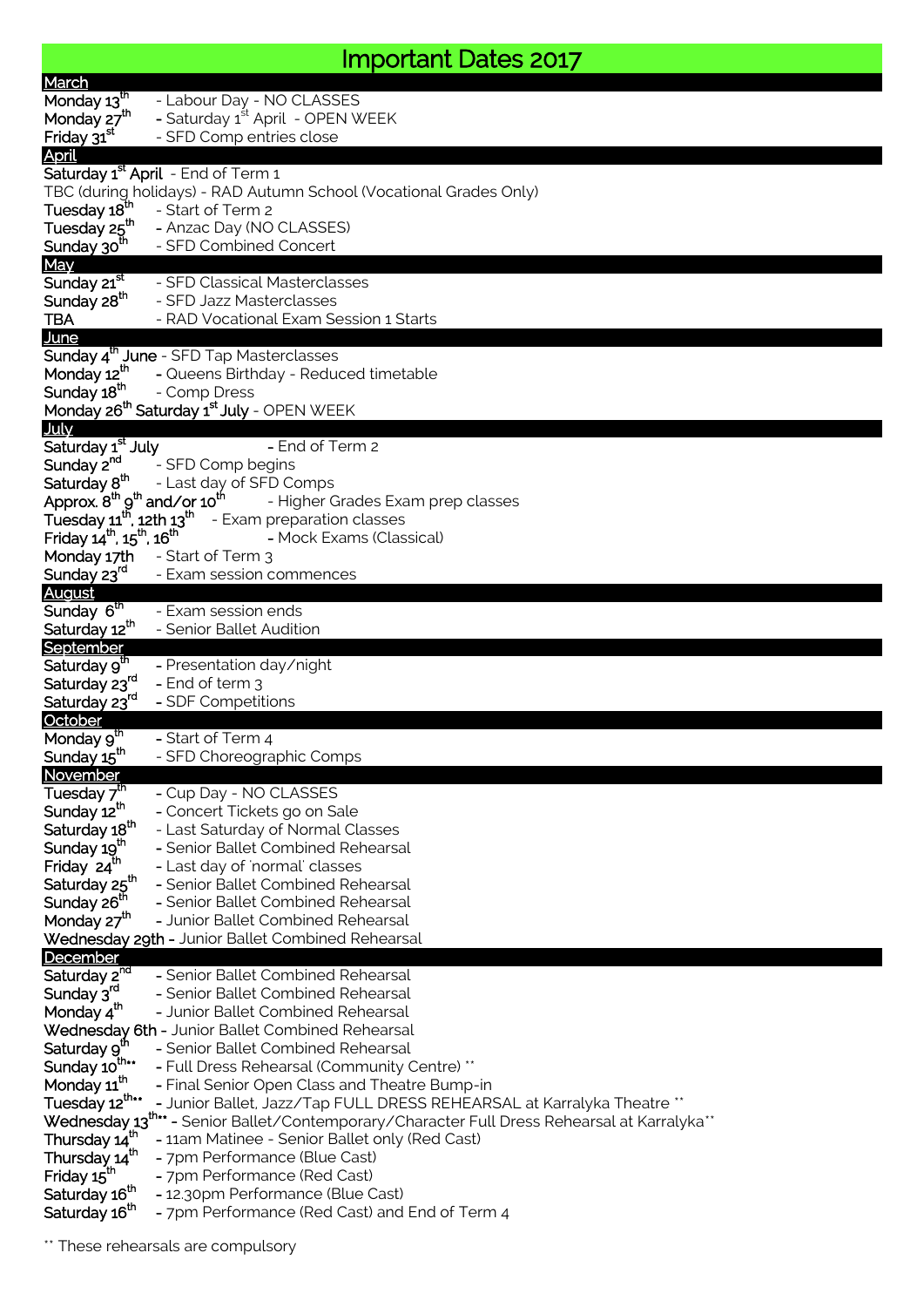# SPONSORSHIP PAGE

We would like to thank the following organisations for their generosity and support towards the redevelopment of the Ringwood Ballet Group studios:





### GOLD SPONSOR





Interested in becoming a sponsor? Please contact Carolyn Callanan by email at office@ringwoodballet.org.au